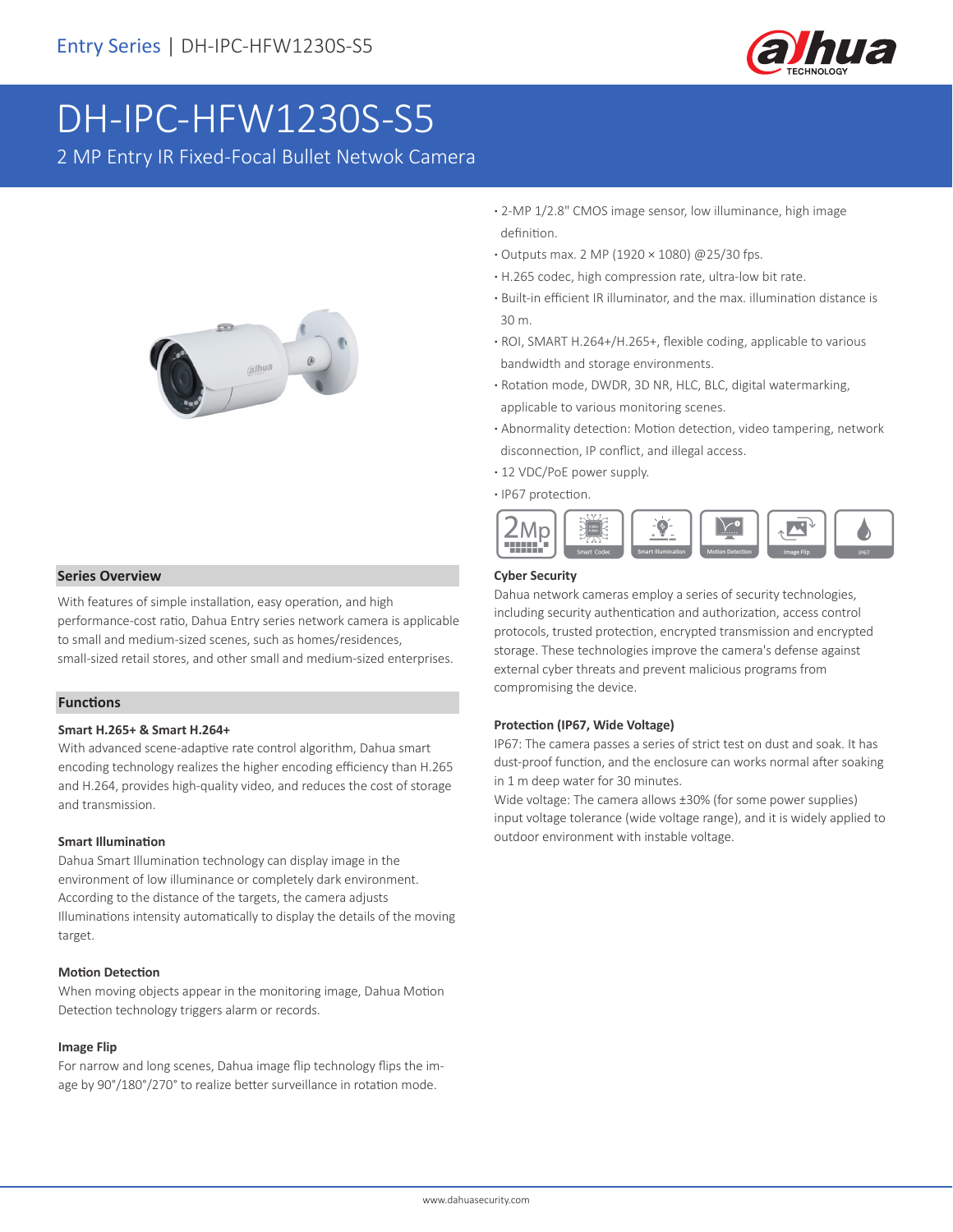# Entry Series | DH-IPC-HFW1230S-S5

## **Technical Specification**

| Camera                          |          |                                                                                                                  |                     |                               |                                         |
|---------------------------------|----------|------------------------------------------------------------------------------------------------------------------|---------------------|-------------------------------|-----------------------------------------|
| Image Sensor                    |          | 1/2.8" CMOS                                                                                                      |                     |                               |                                         |
| Max. Resolution                 |          | 1920 (H) × 1080 (V)                                                                                              |                     |                               |                                         |
| <b>ROM</b>                      |          | 16 MB                                                                                                            |                     |                               |                                         |
| <b>RAM</b>                      |          | 64 MB                                                                                                            |                     |                               |                                         |
| <b>Scanning System</b>          |          | Progressive                                                                                                      |                     |                               |                                         |
| <b>Electronic Shutter Speed</b> |          | Auto/Manual 1/3 s-1/100,000 s                                                                                    |                     |                               |                                         |
| Min. Illumination               |          | 0.01 lux@F2.0 (Color,30 IRE)<br>0.001 lux@F2.0 (B/W,30 IRE)<br>0 lux (Illuminator on)                            |                     |                               |                                         |
| S/N Ratio                       |          | > 56 dB                                                                                                          |                     |                               |                                         |
| <b>Illumination Distance</b>    |          | 30 m (98.4 ft) (IR)                                                                                              |                     |                               |                                         |
| Illuminator On/Off Control      |          | Auto; manual                                                                                                     |                     |                               |                                         |
| <b>Illuminator Number</b>       |          | 18 (IR LED)                                                                                                      |                     |                               |                                         |
| Pan/Tilt/Rotation Range         |          | Pan: 0°-360°<br>Tilt: 0°-90°<br>Rotation: 0°-360°                                                                |                     |                               |                                         |
| Lens                            |          |                                                                                                                  |                     |                               |                                         |
| Lens Type                       |          | Fixed-focal                                                                                                      |                     |                               |                                         |
| Lens Mount                      |          | M12                                                                                                              |                     |                               |                                         |
| Focal Length                    |          | 2.8 mm; 3.6 mm                                                                                                   |                     |                               |                                         |
| Max. Aperture                   |          | 2.8 mm: F2.0<br>3.6 mm: F2.0                                                                                     |                     |                               |                                         |
| Field of View                   |          | 2.8 mm: Horizontal: 102°; Vertical: 54°; Diagonal: 120<br>3.6 mm: Horizontal: 84°; Vertical: 45°; Diagonal: 100° |                     |                               |                                         |
| <b>Iris Control</b>             |          | Fixed                                                                                                            |                     |                               |                                         |
| <b>Close Focus Distance</b>     |          | 2.8 mm: 0.5 m (1.6 ft)<br>3.6 mm: 0.8 m (2.6 ft)                                                                 |                     |                               |                                         |
| <b>DORI</b><br><b>Distance</b>  | Lens     | Detect                                                                                                           | Observe             | Recognize                     | Identify                                |
|                                 | $2.8$ mm | 38.6 m<br>(126.6 ft)                                                                                             | 15.4 m<br>(50.5 ft) | 7.7 <sub>m</sub><br>(25.3 ft) | 3.9 m<br>(12.8 ft)                      |
|                                 | 3.6 mm   | 49.7 m<br>(163.1 ft)                                                                                             | 19.9 m<br>(65.3 ft) | 9.9 m<br>(32.5 ft)            | 5.0 <sub>m</sub><br>$(16.4 \text{ ft})$ |
| Video                           |          |                                                                                                                  |                     |                               |                                         |
| Video Compression               |          | H.265; H.264; H.264B; MJPEG (only supported by the sub<br>stream)                                                |                     |                               |                                         |

Smart Codec Smart H.265+; Smart H.264+

Main stream:

Sub stream: 704 × 576@1–25 fps 704 × 480@1–30 fps

1920 × 1080@1–25/30 fps

to the total encoding capacity.

(352 × 288/352 × 240)

\*The values above are the max. frame rates of each stream; for multiple streams, the values will be subjected

1080p (1920 × 1080); 1.3M (1280 × 960);720p (1280 × 720); D1 (704 × 576/704 × 480); VGA (640 × 480); CIF

Video Frame Rate

Resolution

Stream Capability 2 streams

Bit Rate Control CBR/VBR

| Day/Night                    | Auto (ICR)/Color/B/W                                                                                                                                                              |  |  |  |  |
|------------------------------|-----------------------------------------------------------------------------------------------------------------------------------------------------------------------------------|--|--|--|--|
| <b>BLC</b>                   | Yes                                                                                                                                                                               |  |  |  |  |
| HLC                          | Yes                                                                                                                                                                               |  |  |  |  |
| <b>WDR</b>                   | <b>DWDR</b>                                                                                                                                                                       |  |  |  |  |
| White Balance                | Auto; natural; street lamp; outdoor; manual; regional<br>custom                                                                                                                   |  |  |  |  |
| Gain Control                 | Manual; auto                                                                                                                                                                      |  |  |  |  |
| Noise Reduction              | 3D NR                                                                                                                                                                             |  |  |  |  |
| <b>Motion Detection</b>      | OFF/ON (4 areas, rectangular)                                                                                                                                                     |  |  |  |  |
| Region of Interest (RoI)     | Yes (4 areas)                                                                                                                                                                     |  |  |  |  |
| <b>Smart Illumination</b>    | Yes                                                                                                                                                                               |  |  |  |  |
| Image Rotation               | 0°/90°/180°/270° (Support 90°/270° with 1080p<br>resolution and lower)                                                                                                            |  |  |  |  |
| Mirror                       | Yes                                                                                                                                                                               |  |  |  |  |
| <b>Privacy Masking</b>       | 4 areas                                                                                                                                                                           |  |  |  |  |
| Alarm                        |                                                                                                                                                                                   |  |  |  |  |
| Alarm Event                  | Network disconnection; IP conflict; illegal access; motion<br>detection; video tampering; security exception                                                                      |  |  |  |  |
| Network                      |                                                                                                                                                                                   |  |  |  |  |
| Network Port                 | RJ-45 (10/100 Base-T)                                                                                                                                                             |  |  |  |  |
| <b>SDK and API</b>           | Yes                                                                                                                                                                               |  |  |  |  |
| <b>Cyber Security</b>        | Video encryption; Configuration encryption; Digest;<br>WSSE; Account lockout; Security logs; Generation and<br>importing of X.509 certification; Trusted boot; Trusted<br>upgrade |  |  |  |  |
| Network Protocol             | IPv4; IPv6; HTTP; TCP; UDP; ARP; RTP; RTSP; RTCP; SMTP;<br>FTP; DHCP; DNS; DDNS; NTP; Multicast                                                                                   |  |  |  |  |
| Interoperability             | ONVIF(Profile S); CGI; P2P                                                                                                                                                        |  |  |  |  |
| User/Host                    | 6 (Total bandwidth: 36 M)                                                                                                                                                         |  |  |  |  |
| Storage                      | <b>FTP</b>                                                                                                                                                                        |  |  |  |  |
| <b>Browser</b>               | IE; Chrome; Firefox                                                                                                                                                               |  |  |  |  |
| Management Software          | Smart PSS; DSS; DMSS                                                                                                                                                              |  |  |  |  |
| <b>Mobile Client</b>         | iOS; Android                                                                                                                                                                      |  |  |  |  |
| Certification                |                                                                                                                                                                                   |  |  |  |  |
| Certifications               | CE-LVD: EN 62368-1<br>CE-EMC: Electromagnetic Compatibility Directive<br>2014/30/EU<br>FCC: 47 CFR FCC Part 15, Subpart B                                                         |  |  |  |  |
| Power                        |                                                                                                                                                                                   |  |  |  |  |
| Power Supply                 | 12 VDC/PoE (802.3af)                                                                                                                                                              |  |  |  |  |
| Power Consumption            | Basic: 1.5 W (12 VDC); 2.3 W (PoE)<br>Max. (ICR +H.265+ IR intensity): 4.3 W (12 VDC); 5.5 W<br>(PoE)                                                                             |  |  |  |  |
| Environment                  |                                                                                                                                                                                   |  |  |  |  |
| <b>Operating Temperature</b> | -40 °C to +60 °C (-40 °F to +140 °F)                                                                                                                                              |  |  |  |  |
|                              |                                                                                                                                                                                   |  |  |  |  |

Video Bit Rate H.264: 32 kbps–6144 kbps<br>H.265: 12 kbps–6144 kbps

H.265: 12 kbps–6144 kbps